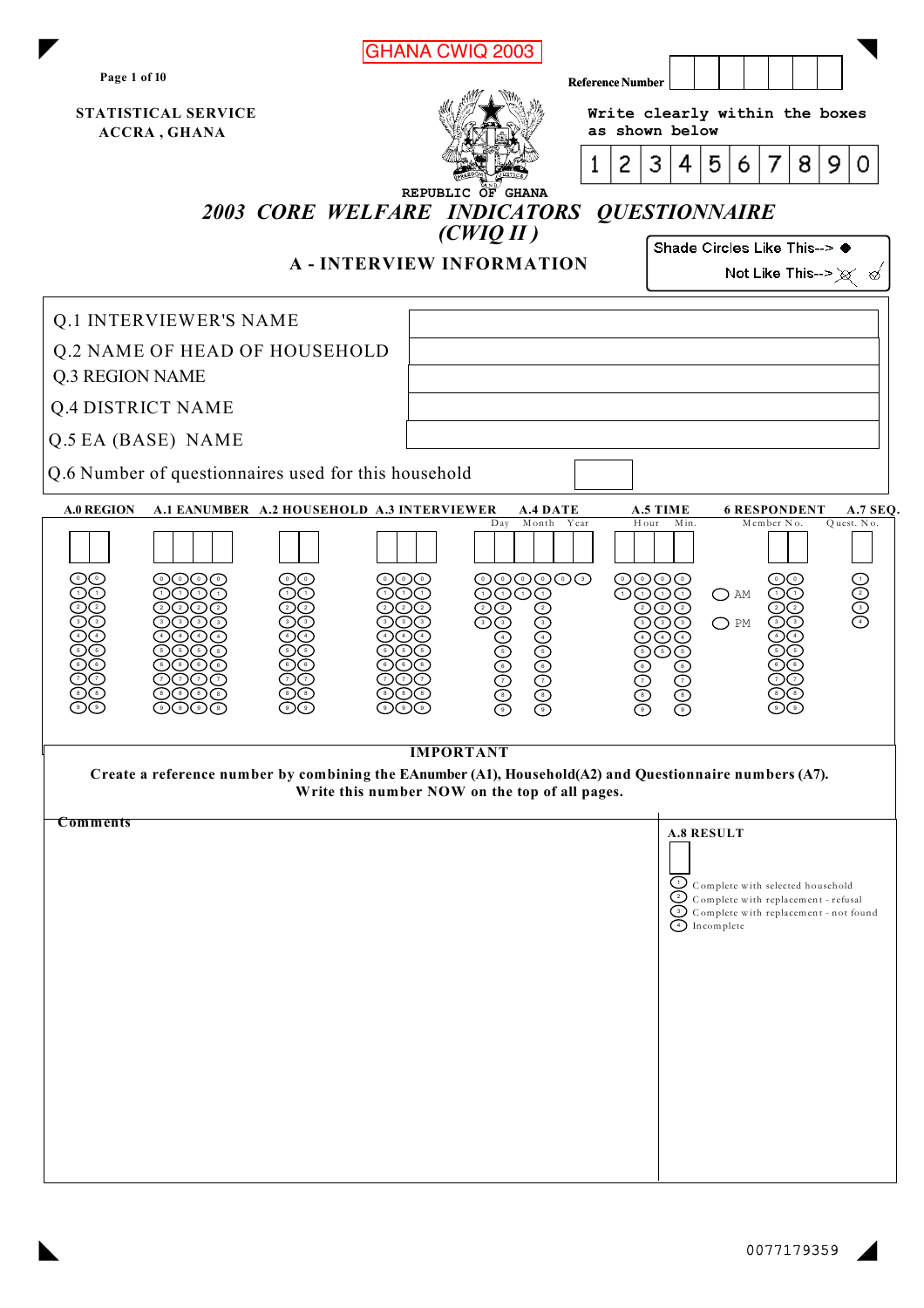GHANA CWIQ 2003

**D-HEALTH** 

Reference Number

| <b>MEMBER NUMBER</b>                           | 1                                                           | 2                                                                       | 3                                    | 4                                       | 5                                                                            | 6          | 7            | 8            | 9                                                                                                        | 10                     |                                        |
|------------------------------------------------|-------------------------------------------------------------|-------------------------------------------------------------------------|--------------------------------------|-----------------------------------------|------------------------------------------------------------------------------|------------|--------------|--------------|----------------------------------------------------------------------------------------------------------|------------------------|----------------------------------------|
| Yes                                            |                                                             | ලි                                                                      |                                      |                                         | D.1 Did [NAME] have a live birth in the last 12 months?<br>$\bigotimes$      | ල<br>ල     | $\bigodot$   | $\bigodot$   | $\bigodot$                                                                                               | $\scriptstyle\rm\odot$ | IF MALE OR UNDER 12<br>YEARS GO TO D4. |
|                                                | $\rm No$<br>Ō<br>তি<br>⊙<br>⌒<br>IF NO GO TO D4.            |                                                                         |                                      |                                         |                                                                              |            |              |              |                                                                                                          |                        |                                        |
|                                                | D.2 Did [NAME] receive pre-natal care during the pregnancy? |                                                                         |                                      |                                         |                                                                              |            |              |              |                                                                                                          |                        |                                        |
| Yes<br>No                                      |                                                             |                                                                         | $\sum_{\alpha}$                      |                                         | $\sum_{\alpha}$                                                              |            | $\bigotimes$ | $\bigotimes$ | $\bigodot$                                                                                               | ල<br>ල                 |                                        |
|                                                | ∩<br>D.3 Did [NAME] receive post-natal care after delivery? |                                                                         |                                      |                                         |                                                                              |            |              |              |                                                                                                          |                        |                                        |
| Yes                                            |                                                             |                                                                         |                                      |                                         |                                                                              |            |              |              |                                                                                                          |                        |                                        |
| No                                             | ⋒                                                           | ္က                                                                      | ္လ                                   | $\mathbb{S}^2$                          | $\mathbb{S}^2$                                                               | ලි         | $\bigodot$   | C<br>O       | $\bigodot$                                                                                               | $\bigodot$             |                                        |
|                                                |                                                             |                                                                         |                                      |                                         | D.4 Was [NAME] sick or injured in the last 4 weeks?                          |            |              |              |                                                                                                          |                        |                                        |
| Yes<br>No                                      | $\bar{\mathbb{O}}$                                          | ⊙<br>©                                                                  | $\mathop{\odot}\limits_{\mathbb{C}}$ | $\bigotimes$                            | $\bigotimes$                                                                 | $\bigodot$ | $\bigodot$   | $\bigotimes$ | $\bigotimes$                                                                                             | $\bigodot$             |                                        |
|                                                |                                                             |                                                                         |                                      |                                         |                                                                              |            |              |              |                                                                                                          |                        | IF NO GO TO D7.                        |
|                                                |                                                             |                                                                         |                                      |                                         | D.5 What sort of sickness/injury did [NAME] suffer?                          |            |              |              |                                                                                                          |                        |                                        |
| Fever/Malaria<br>Gastro Intestinal/Diarrhea    |                                                             |                                                                         |                                      |                                         |                                                                              |            |              |              |                                                                                                          |                        | YOU MAY MARK MORE                      |
| Injury/Accident                                |                                                             |                                                                         |                                      |                                         |                                                                              |            |              |              |                                                                                                          |                        | THAN ONE ANSWER.                       |
| Dental<br>Skin condition                       |                                                             |                                                                         |                                      |                                         |                                                                              |            |              |              |                                                                                                          |                        |                                        |
| Eye<br>Ear, nose or throat                     |                                                             |                                                                         |                                      |                                         |                                                                              |            |              |              |                                                                                                          |                        |                                        |
| Coughing                                       |                                                             | 39999999                                                                | 39999999                             | 399999999                               | 39999999                                                                     | 39999996   | 39999993     | 39999993     | 39999999                                                                                                 | 39999996               |                                        |
| Other                                          | ∩                                                           |                                                                         |                                      |                                         |                                                                              |            |              |              |                                                                                                          |                        |                                        |
|                                                |                                                             | D.6 How many days of work/school did [NAME] miss due to illness/injury? |                                      |                                         |                                                                              |            |              |              |                                                                                                          |                        |                                        |
| None                                           | ↺<br>⊘                                                      |                                                                         | $\odot$ O $\odot$                    | 9999)                                   | 0000                                                                         | 9999       | 9099         | OOOG         | $\odot$ O $\odot$ O                                                                                      | 9000                   |                                        |
| 7 days or less<br>8 to 14 days                 |                                                             | 900G                                                                    |                                      |                                         |                                                                              |            |              |              |                                                                                                          |                        |                                        |
| 15 or more days                                | ↷                                                           |                                                                         |                                      |                                         |                                                                              |            |              |              |                                                                                                          |                        |                                        |
|                                                |                                                             |                                                                         |                                      | for any reason during the last 4 weeks? |                                                                              |            |              |              | D.7 Has [NAME] consulted a doctor, nurse, pharmacist, health professional, dentist or traditional healer |                        |                                        |
| Yes                                            |                                                             |                                                                         |                                      |                                         | ල<br>ල                                                                       |            | ලි           | $\bigotimes$ | $\bigotimes$                                                                                             | $\bigotimes$           | IF NO GO TO D11.                       |
| No                                             | ⊙                                                           | ⋒                                                                       | ∩                                    | ⋒                                       |                                                                              |            |              |              |                                                                                                          |                        |                                        |
|                                                |                                                             |                                                                         |                                      |                                         | D.8 What kind of health provider/facility did [NAME] see or visit?           |            |              |              |                                                                                                          |                        |                                        |
| Private hospital/Clinic                        | ↺                                                           | $_{\odot}$                                                              | ⊙                                    | ⊙                                       | ⊙                                                                            | ⊙          | ⊙            | ⊙            | ⊙                                                                                                        | ⊙                      |                                        |
| Public hospital/clinic                         | ⊙                                                           | $\odot$                                                                 | ⊙                                    | $_{\odot}$                              | ⊙                                                                            | ⊙          | ⊙            | $\odot$      | $\odot$                                                                                                  | $\odot$                |                                        |
| Community health center                        | $\odot$                                                     | $\odot$                                                                 | $\odot$                              | <u>ල</u> ල                              | $\odot$                                                                      | $\odot$    | $\odot$      | $\odot$      | $\odot$                                                                                                  | $\odot$                |                                        |
| Private doctor/dentist<br>Traditional healer   | $\bigcirc$<br>⊙                                             |                                                                         |                                      |                                         | $\bigodot$                                                                   |            | $\bigodot$   |              | $\bigodot$                                                                                               |                        |                                        |
| Missionary/hospital $\bigcirc$                 |                                                             | ⊙                                                                       | $\odot$                              | ⊙                                       | $\odot$                                                                      | $\odot$    | $\odot$      | $\odot$      | $\odot$                                                                                                  | $\odot$                |                                        |
| Pharmacist/drugstore                           | $\circlearrowright$                                         | ⊙                                                                       | ⊙                                    | ⊙                                       | $\odot$                                                                      | ⊙          | ⊙            | ⊙            | ⊙                                                                                                        | ⊙                      |                                        |
| Other specify                                  | ⊙                                                           | $\odot$                                                                 | $\odot$                              | ⊙                                       | $\odot$                                                                      | $\odot$    | $\odot$      | $\odot$      | $\odot$                                                                                                  | $\odot$                |                                        |
|                                                |                                                             |                                                                         |                                      |                                         | D.9 How many times did [NAME] consult a health provider in the last 4 weeks? |            |              |              |                                                                                                          |                        |                                        |
| $1 \text{ to } 3$                              |                                                             | ↺                                                                       | ك                                    | ↺                                       | ↺                                                                            | ↺          | ↺            |              |                                                                                                          |                        |                                        |
| $4$ to $6$<br>More than 6                      | ⊙<br>(3)                                                    | ⊙<br>⊙                                                                  | ල<br>ල                               | ⊙                                       | ල<br>ල                                                                       | ⊙          | Õ<br>③       | ලල<br>ම      | ලලල                                                                                                      | <u>ලල</u>              |                                        |
|                                                |                                                             |                                                                         |                                      |                                         | D.10 Did [NAME] have any problems at the time of the visit?                  |            |              |              |                                                                                                          |                        |                                        |
|                                                |                                                             |                                                                         |                                      |                                         |                                                                              |            |              |              |                                                                                                          |                        | YOU MAY MARK MORE                      |
| No problem (satisfied)                         |                                                             |                                                                         |                                      |                                         |                                                                              |            |              |              |                                                                                                          |                        | THAN ONE ANSWER.                       |
| Facilities were not clean<br>Long waiting time | ⊙                                                           |                                                                         |                                      |                                         |                                                                              |            |              |              |                                                                                                          |                        |                                        |
| No trained professionals                       |                                                             |                                                                         |                                      |                                         |                                                                              |            |              |              |                                                                                                          |                        |                                        |
| Too expensive<br>No drugs available            |                                                             |                                                                         |                                      |                                         |                                                                              |            |              |              |                                                                                                          |                        | <b>GO TO NEXT</b>                      |
| Treatment unsuccessful                         |                                                             |                                                                         |                                      |                                         |                                                                              |            |              |              |                                                                                                          |                        | <b>PERSON</b>                          |
| Poor staffing attitude<br>Other                | ( Y )<br>⊙                                                  | 900000000                                                               | 36666666                             | 300000000                               | 36666666                                                                     | 36666666   | 36666666     | 369999999    | 36966666                                                                                                 | 300000000              |                                        |
|                                                |                                                             |                                                                         |                                      |                                         |                                                                              |            |              |              |                                                                                                          |                        |                                        |
|                                                |                                                             |                                                                         |                                      |                                         | D.11 Why did [NAME] not use medical care in the last 4 weeks?                |            |              |              |                                                                                                          |                        | YOU MAY MARK MORE<br>THAN ONE ANSWER.  |
| No need<br>Too expensive                       | ( Y )<br>(Y)                                                |                                                                         |                                      |                                         |                                                                              |            |              |              |                                                                                                          |                        |                                        |
| Too far                                        |                                                             | 3669                                                                    | 3669                                 | 3669                                    | 3669                                                                         | 3666       | 3669         | <b>0000</b>  | 6666                                                                                                     | <b>8999</b>            |                                        |
| Other                                          | ⊙                                                           |                                                                         |                                      |                                         |                                                                              |            |              |              |                                                                                                          |                        |                                        |